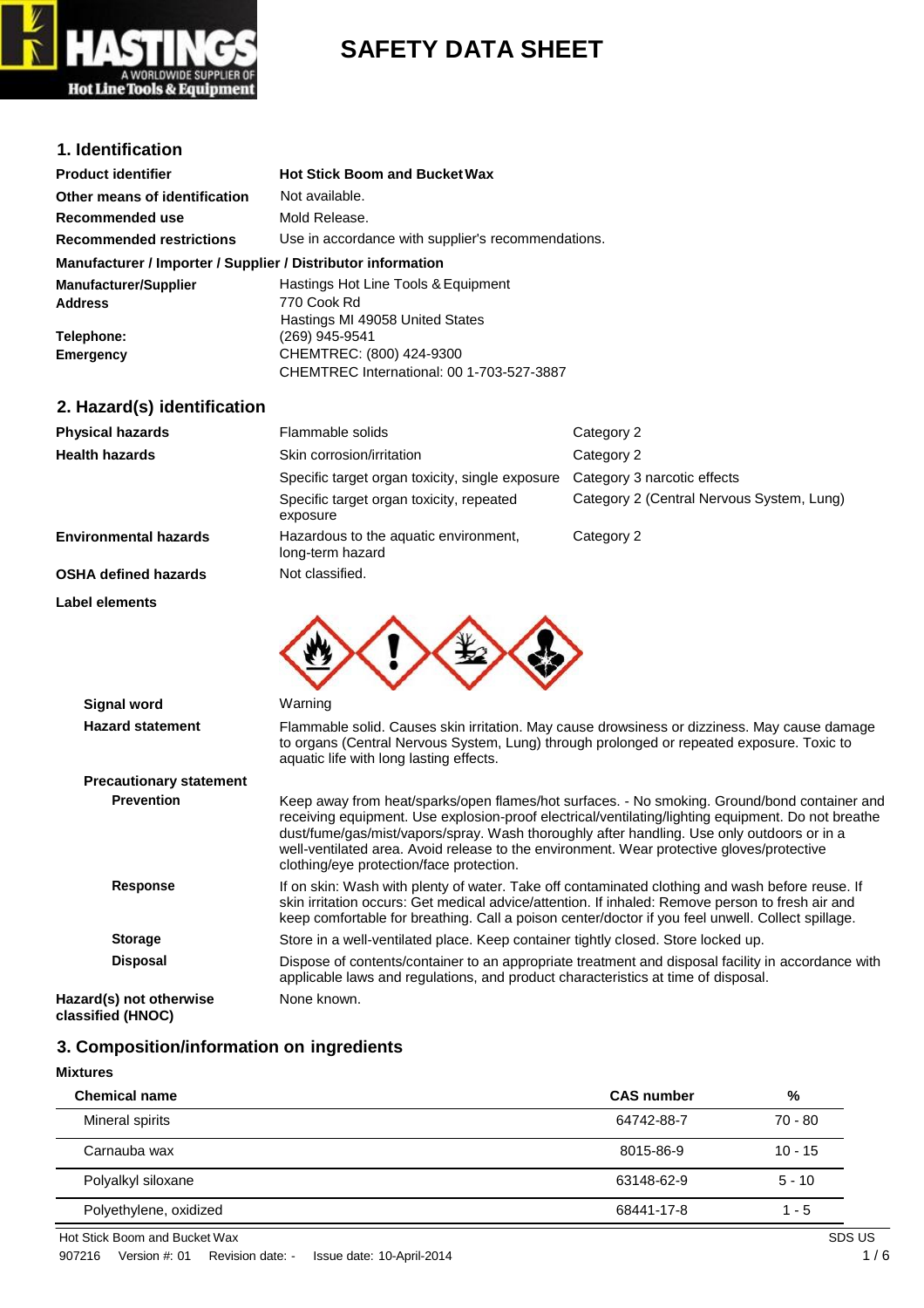| 4. First-aid measures                                                        |                                                                                                                                                                                                                                                                                                                                                                                                                                                                                                                                                                                                                                                                                                                                                                           |  |  |  |
|------------------------------------------------------------------------------|---------------------------------------------------------------------------------------------------------------------------------------------------------------------------------------------------------------------------------------------------------------------------------------------------------------------------------------------------------------------------------------------------------------------------------------------------------------------------------------------------------------------------------------------------------------------------------------------------------------------------------------------------------------------------------------------------------------------------------------------------------------------------|--|--|--|
| <b>Inhalation</b>                                                            | Move to fresh air. If breathing is difficult, give oxygen. Get medical attention.                                                                                                                                                                                                                                                                                                                                                                                                                                                                                                                                                                                                                                                                                         |  |  |  |
| <b>Skin contact</b>                                                          | Immediately flush with plenty of water for at least 15 minutes while removing contaminated clothing<br>and shoes. Get medical attention if irritation develops and persists. Wash clothing separately<br>before reuse. Destroy or thoroughly clean contaminated shoes.                                                                                                                                                                                                                                                                                                                                                                                                                                                                                                    |  |  |  |
| Eye contact                                                                  | Immediately flush eyes with plenty of water for at least 15 minutes. Continue rinsing. Get medical<br>attention if irritation develops and persists.                                                                                                                                                                                                                                                                                                                                                                                                                                                                                                                                                                                                                      |  |  |  |
| Ingestion                                                                    | Do not induce vomiting. Immediately rinse mouth and drink a cupful of water. Never give anything<br>by mouth to a victim who is unconscious or is having convulsions. If vomiting occurs, keep head<br>low so that stomach content does not get into the lungs. Get medical attention immediately.                                                                                                                                                                                                                                                                                                                                                                                                                                                                        |  |  |  |
| <b>Most important</b><br>symptoms/effects, acute and<br>delayed              | Symptoms include itching, burning, redness, and tearing of eyes. Itching, redness, burning of skin.<br>Vapors may cause drowsiness and dizziness.                                                                                                                                                                                                                                                                                                                                                                                                                                                                                                                                                                                                                         |  |  |  |
| Indication of immediate<br>medical attention and special<br>treatment needed | Keep victim warm. Keep victim under observation. Symptoms may be delayed.                                                                                                                                                                                                                                                                                                                                                                                                                                                                                                                                                                                                                                                                                                 |  |  |  |
| <b>General information</b>                                                   | Take off contaminated clothing and shoes immediately. Wash contaminated clothing before<br>re-use. Ensure that medical personnel are aware of the material(s) involved, and take precautions<br>to protect themselves. Show this safety data sheet to the doctor in attendance.                                                                                                                                                                                                                                                                                                                                                                                                                                                                                           |  |  |  |
| 5. Fire-fighting measures                                                    |                                                                                                                                                                                                                                                                                                                                                                                                                                                                                                                                                                                                                                                                                                                                                                           |  |  |  |
| Suitable extinguishing media                                                 | Water. Water fog. Foam. Dry chemical powder. Carbon dioxide (CO2).                                                                                                                                                                                                                                                                                                                                                                                                                                                                                                                                                                                                                                                                                                        |  |  |  |
| Unsuitable extinguishing<br>media                                            | Do not use a solid water stream as it may scatter and spread fire.                                                                                                                                                                                                                                                                                                                                                                                                                                                                                                                                                                                                                                                                                                        |  |  |  |
| Specific hazards arising from<br>the chemical                                | Thermal decomposition may produce smoke, oxides of carbon and lower molecular weight organic<br>compounds whose composition have not been characterized.                                                                                                                                                                                                                                                                                                                                                                                                                                                                                                                                                                                                                  |  |  |  |
| Special protective equipment<br>and precautions for firefighters             | Wear full protective clothing, including helmet, self-contained positive pressure or pressure<br>demand breathing apparatus, protective clothing and face mask.                                                                                                                                                                                                                                                                                                                                                                                                                                                                                                                                                                                                           |  |  |  |
| <b>Fire-fighting</b><br>equipment/instructions                               | Firefighters must use standard protective equipment including flame retardant coat, helmet with<br>face shield, gloves, rubber boots, and in enclosed spaces, SCBA. Fight fire from maximum<br>distance or use unmanned hose holders or monitor nozzles. Move containers from fire area if you<br>can do it without risk. Withdraw immediately in case of rising sound from venting safety device or<br>any discoloration of tanks due to fire. In the event of fire, cool tanks with water spray. Cool<br>containers exposed to flames with water until well after the fire is out. For massive fire in cargo<br>area, use unmanned hose holder or monitor nozzles, if possible. If not, withdraw and let fire burn<br>out. Water runoff can cause environmental damage. |  |  |  |
| <b>General fire hazards</b>                                                  | Flammable solid.                                                                                                                                                                                                                                                                                                                                                                                                                                                                                                                                                                                                                                                                                                                                                          |  |  |  |
|                                                                              | 6. Accidental release measures                                                                                                                                                                                                                                                                                                                                                                                                                                                                                                                                                                                                                                                                                                                                            |  |  |  |
| Personal precautions,<br>protective equipment and<br>emergency procedures    | Keep unnecessary personnel away. Local authorities should be advised if significant spillages<br>cannot be contained. Keep upwind. Keep out of low areas. Ventilate closed spaces before entering<br>them. Do not touch damaged containers or spilled material unless wearing appropriate protective<br>clothing.                                                                                                                                                                                                                                                                                                                                                                                                                                                         |  |  |  |
| <b>Methods and materials for</b><br>containment and cleaning up              | Extinguish all flames in the vicinity. Remove sources of ignition. Should not be released into the<br>environment. Prevent entry into waterways, sewers, basements or confined areas.                                                                                                                                                                                                                                                                                                                                                                                                                                                                                                                                                                                     |  |  |  |
|                                                                              | Large Spills: Stop leak if you can do so without risk. Following product recovery, flush area with<br>water. Prevent entry into waterways, sewer, basements or confined areas.                                                                                                                                                                                                                                                                                                                                                                                                                                                                                                                                                                                            |  |  |  |
|                                                                              | Small Spills: Wipe up with absorbent material (e.g. cloth, fleece). Clean surface thoroughly to<br>remove residual contamination. Absorb spill with vermiculite or other inert material, then place in a<br>container for chemical waste.                                                                                                                                                                                                                                                                                                                                                                                                                                                                                                                                 |  |  |  |
|                                                                              | Never return spills in original containers for re-use. This material and its container must be<br>disposed of as hazardous waste.                                                                                                                                                                                                                                                                                                                                                                                                                                                                                                                                                                                                                                         |  |  |  |
| <b>Environmental precautions</b>                                             | Prevent further leakage or spillage if safe to do so. Do not contaminate water.                                                                                                                                                                                                                                                                                                                                                                                                                                                                                                                                                                                                                                                                                           |  |  |  |
| 7. Handling and storage                                                      |                                                                                                                                                                                                                                                                                                                                                                                                                                                                                                                                                                                                                                                                                                                                                                           |  |  |  |

**Precautions for safe handling** Keep away from heat and sources of ignition. Use only with adequate ventilation. Avoid breathing mist or vapor. Avoid contact with eyes, skin, and clothing. When using, do not eat, drink or smoke. Wash thoroughly after handling. **Conditions for safe storage, including any incompatibilities** Keep away from heat, sparks and open flame. Keep in a well-ventilated place. Keep out of the reach of children. Keep away from food, drink and animal feeding stuffs.

### **8. Exposure controls/personal protection**

**Occupational exposure limits** No exposure limits noted for ingredient(s).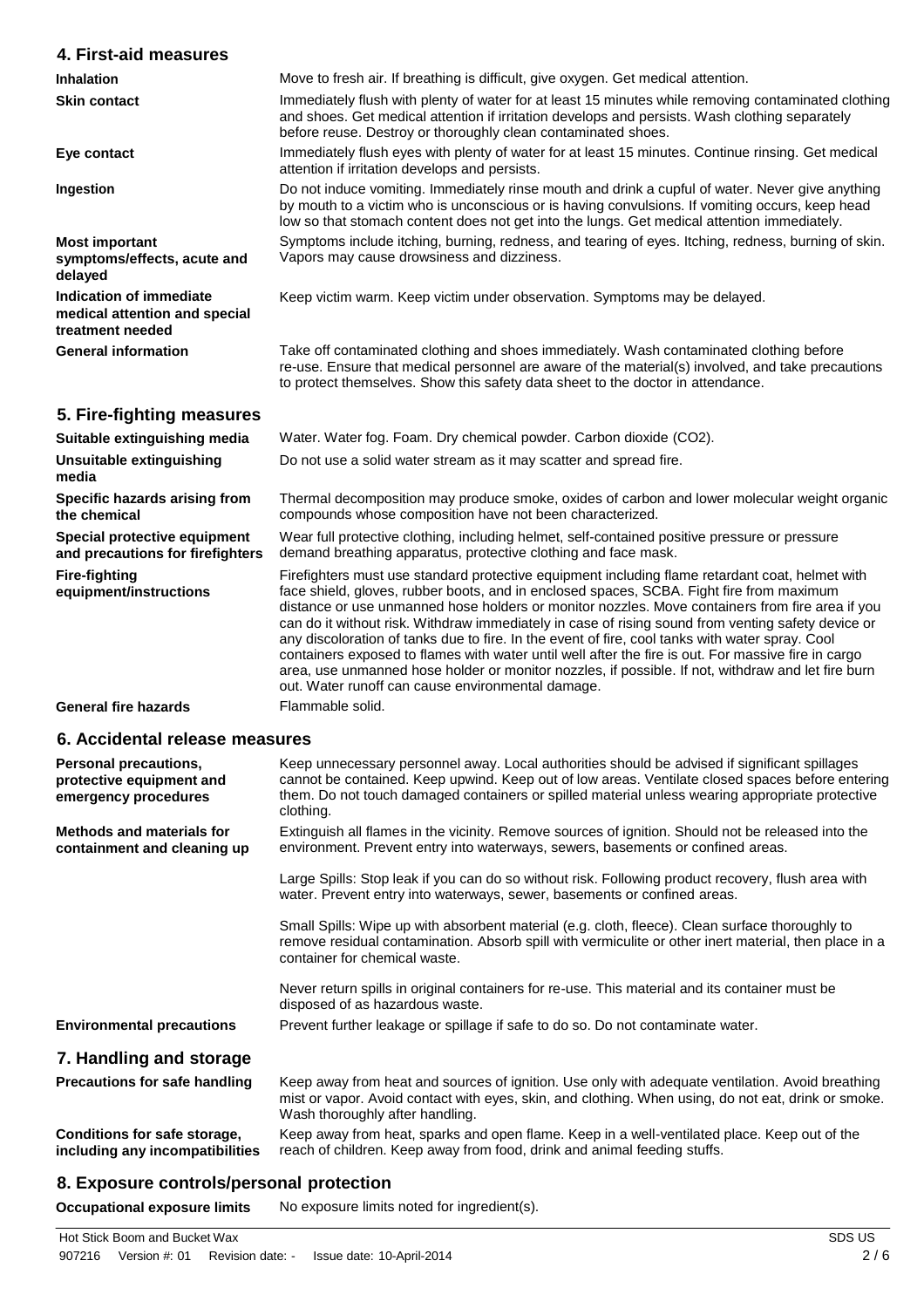| <b>Biological limit values</b>           | No biological exposure limits noted for the ingredient(s).                                                                                                                                           |
|------------------------------------------|------------------------------------------------------------------------------------------------------------------------------------------------------------------------------------------------------|
| Appropriate engineering<br>controls      | Use process enclosures, local exhaust ventilation, or other engineering controls to control airborne<br>levels below recommended exposure limits. Use explosion-proof equipment.                     |
|                                          | Individual protection measures, such as personal protective equipment                                                                                                                                |
| <b>Eye/face protection</b>               | Wear approved safety glasses or goggles. Wear face shield if there is risk of splashes.                                                                                                              |
| <b>Skin protection</b>                   |                                                                                                                                                                                                      |
| <b>Hand protection</b>                   | Chemical resistant gloves are recommended.                                                                                                                                                           |
| Other                                    | Wear suitable protective clothing and gloves.                                                                                                                                                        |
| <b>Respiratory protection</b>            | In case of insufficient ventilation, wear suitable respiratory equipment. If permissible levels are<br>exceeded use NIOSH mechanical filter / organic vapor cartridge or an air-supplied respirator. |
| <b>Thermal hazards</b>                   | Not applicable.                                                                                                                                                                                      |
| <b>General hygiene</b><br>considerations | Handle in accordance with good industrial hygiene and safety practice. Provide eyewash station<br>and safety shower.                                                                                 |

## **9. Physical and chemical properties**

| Appearance                                           | Wax.                                                                                          |
|------------------------------------------------------|-----------------------------------------------------------------------------------------------|
| <b>Physical state</b>                                | Solid.                                                                                        |
| Form                                                 | Wax.                                                                                          |
| Color                                                | Various.                                                                                      |
| Odor                                                 | Hydrocarbon-like.                                                                             |
| <b>Odor threshold</b>                                | Not available.                                                                                |
| рH                                                   | Not available.                                                                                |
| <b>Melting point/freezing point</b>                  | Not available.                                                                                |
| Initial boiling point and boiling<br>range           | Not available.                                                                                |
| <b>Flash point</b>                                   | > 100.4 °F (> 38.0 °C) Cleveland Closed Cup (Estimated)                                       |
| <b>Evaporation rate</b>                              | Not available.                                                                                |
| Flammability (solid, gas)                            | Not available.                                                                                |
| Upper/lower flammability or explosive limits         |                                                                                               |
| <b>Flammability limit - lower</b><br>$(\%)$          | Not available.                                                                                |
| <b>Flammability limit - upper</b><br>$(\%)$          | Not available.                                                                                |
| Explosive limit - lower (%)                          | Not available.                                                                                |
| Explosive limit - upper (%)                          | Not available.                                                                                |
| Vapor pressure                                       | Not available.                                                                                |
| Vapor density                                        | Not available.                                                                                |
| <b>Relative density</b>                              | <= 1 g/cm3 (Estimated)                                                                        |
| Solubility(ies)                                      |                                                                                               |
| <b>Solubility (water)</b>                            | Negligible.                                                                                   |
| <b>Partition coefficient</b><br>(n-octanol/water)    | Not available.                                                                                |
| <b>Auto-ignition temperature</b>                     | Not available.                                                                                |
| <b>Decomposition temperature</b>                     | Not available.                                                                                |
| <b>Viscosity</b>                                     | Not available.                                                                                |
| <b>Other information</b><br><b>Flash point class</b> | Combustible II                                                                                |
| 10. Stability and reactivity                         |                                                                                               |
| <b>Reactivity</b>                                    | The product is stable and non-reactive under normal conditions of use, storage and transport. |
| <b>Chemical stability</b>                            | Material is stable under normal conditions.                                                   |
| <b>Possibility of hazardous</b><br>reactions         | Hazardous polymerization does not occur.                                                      |
| <b>Conditions to avoid</b>                           | Heat, flames and sparks. Electrostatic discharge.                                             |
| Incompatible materials                               | Strong oxidizing agents. Water. Moist air.                                                    |

Carbon monoxide. Carbon dioxide.

**Hazardous decomposition** 

**products**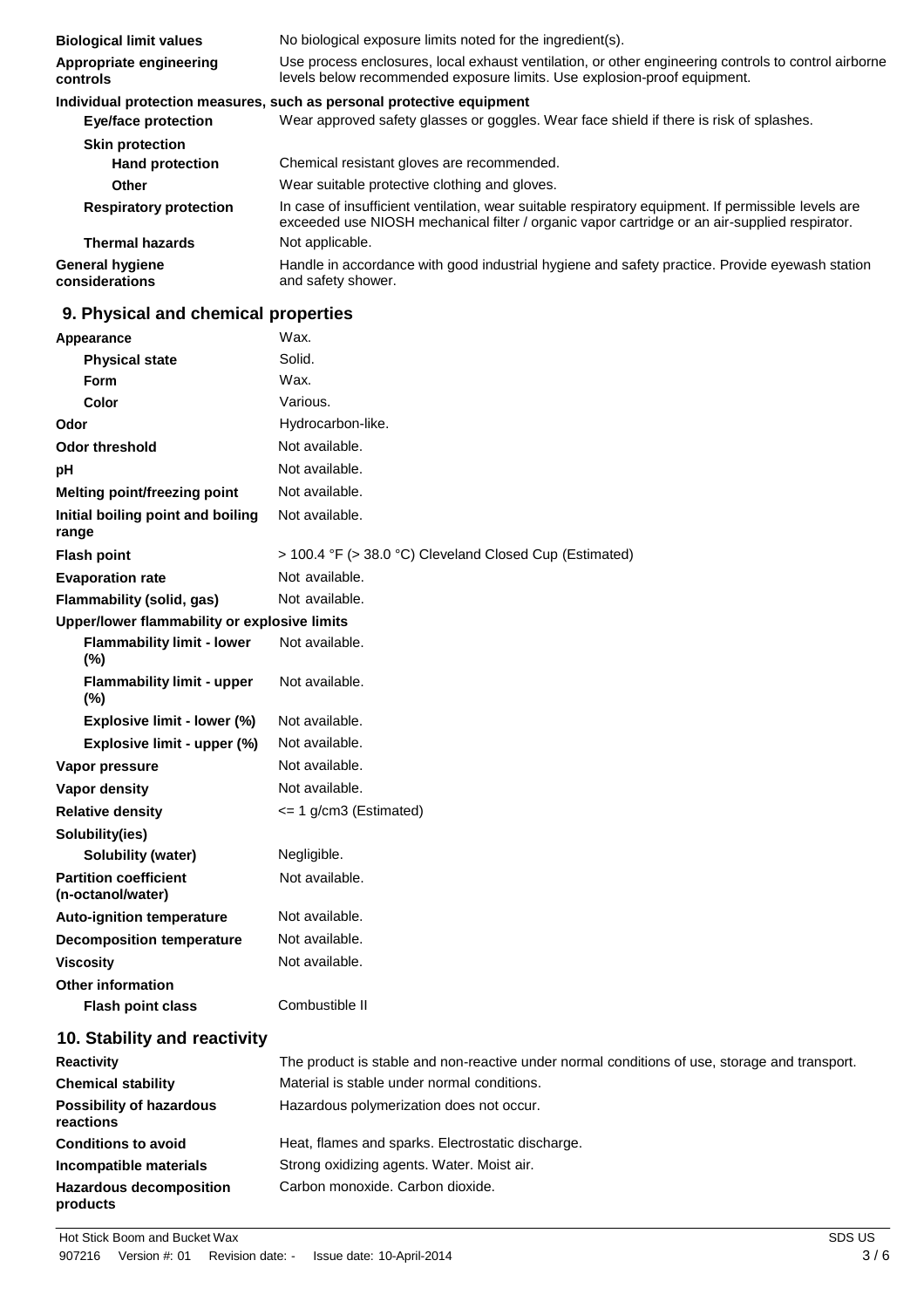# **11. Toxicological information**

### **Information on likely routes of exposure**

| Ingestion                                                                          | Ingestion may cause irritation and malaise.                                                                                                       |
|------------------------------------------------------------------------------------|---------------------------------------------------------------------------------------------------------------------------------------------------|
| Inhalation                                                                         | Vapors may cause drowsiness and dizziness.                                                                                                        |
| <b>Skin contact</b>                                                                | Irritating to skin.                                                                                                                               |
| Eye contact                                                                        | Direct contact with eyes may cause temporary irritation.                                                                                          |
| Symptoms related to the<br>physical, chemical and<br>toxicological characteristics | Symptoms include itching, burning, redness, and tearing of eyes. Itching, redness, burning of<br>skin. Vapors may cause drowsiness and dizziness. |
| Information on toxicological effects                                               |                                                                                                                                                   |
| <b>Acute toxicity</b>                                                              | May be harmful if swallowed.                                                                                                                      |
| <b>Skin corrosion/irritation</b>                                                   | Causes skin irritation.                                                                                                                           |
| Serious eye damage/eye<br>irritation                                               | Direct contact with eyes may cause temporary irritation.                                                                                          |
| Respiratory or skin sensitization                                                  |                                                                                                                                                   |
| <b>Respiratory sensitization</b>                                                   | Not classified.                                                                                                                                   |
| <b>Skin sensitization</b>                                                          | Irritating to skin. Frequent or prolonged contact may defat and dry the skin, leading to discomfort<br>and dermatitis. Not assigned.              |
| <b>Germ cell mutagenicity</b>                                                      | Not classified.                                                                                                                                   |
| Carcinogenicity                                                                    | Not classified.                                                                                                                                   |
| <b>Reproductive toxicity</b>                                                       | Not classified.                                                                                                                                   |
| Specific target organ toxicity -<br>single exposure                                | May cause drowsiness or dizziness.                                                                                                                |
| Specific target organ toxicity -<br>repeated exposure                              | Not classified.                                                                                                                                   |
| <b>Aspiration hazard</b>                                                           | Not classified.                                                                                                                                   |
| <b>Chronic effects</b>                                                             | Prolonged inhalation may be harmful. Prolonged or repeated exposure may cause lung injury.                                                        |
| <b>Further information</b>                                                         | Symptoms may be delayed.                                                                                                                          |

# **12. Ecological information**

| <b>Ecotoxicity</b>                           | Toxic to aquatic life with long lasting effects. |
|----------------------------------------------|--------------------------------------------------|
| Persistence and degradability Not available. |                                                  |
| <b>Bioaccumulative potential</b>             | Not available.                                   |
| <b>Mobility in soil</b>                      | Not available.                                   |
| Other adverse effects                        | Not available.                                   |

### **13. Disposal considerations**

| <b>Disposal instructions</b>             | Collect and reclaim or dispose in sealed containers at licensed waste disposal site. Do not<br>incinerate sealed containers. Do not dispose of waste into sewer. Do not contaminate ponds,<br>waterways or ditches with chemical or used container. |
|------------------------------------------|-----------------------------------------------------------------------------------------------------------------------------------------------------------------------------------------------------------------------------------------------------|
| Hazardous waste code                     | D001: Waste Flammable material with a flash point <140 °F                                                                                                                                                                                           |
| Waste from residues / unused<br>products | Empty containers or liners may retain some product residues. This material and its container must<br>be disposed of in a safe manner (see: Disposal instructions).                                                                                  |
| <b>Contaminated packaging</b>            | Offer rinsed packaging material to local recycling facilities.                                                                                                                                                                                      |

# **14. Transport information**

| UN number                    | UN3175                                                                  |
|------------------------------|-------------------------------------------------------------------------|
| UN proper shipping name      | Solids containing flammable liquid, n.o.s. (Mineral spirits)            |
| Transport hazard class(es)   |                                                                         |
| <b>Class</b>                 | 4.1                                                                     |
| Subsidiary risk              | -                                                                       |
| Packing group                | Ш                                                                       |
| Special precautions for user | Read safety instructions, SDS and emergency procedures before handling. |
| <b>Special provisions</b>    | 47, IB6, IP2, T3, TP33                                                  |
| <b>Packaging exceptions</b>  | 151                                                                     |
| Packaging non bulk           | 212                                                                     |
| Packaging bulk               | 240                                                                     |
|                              |                                                                         |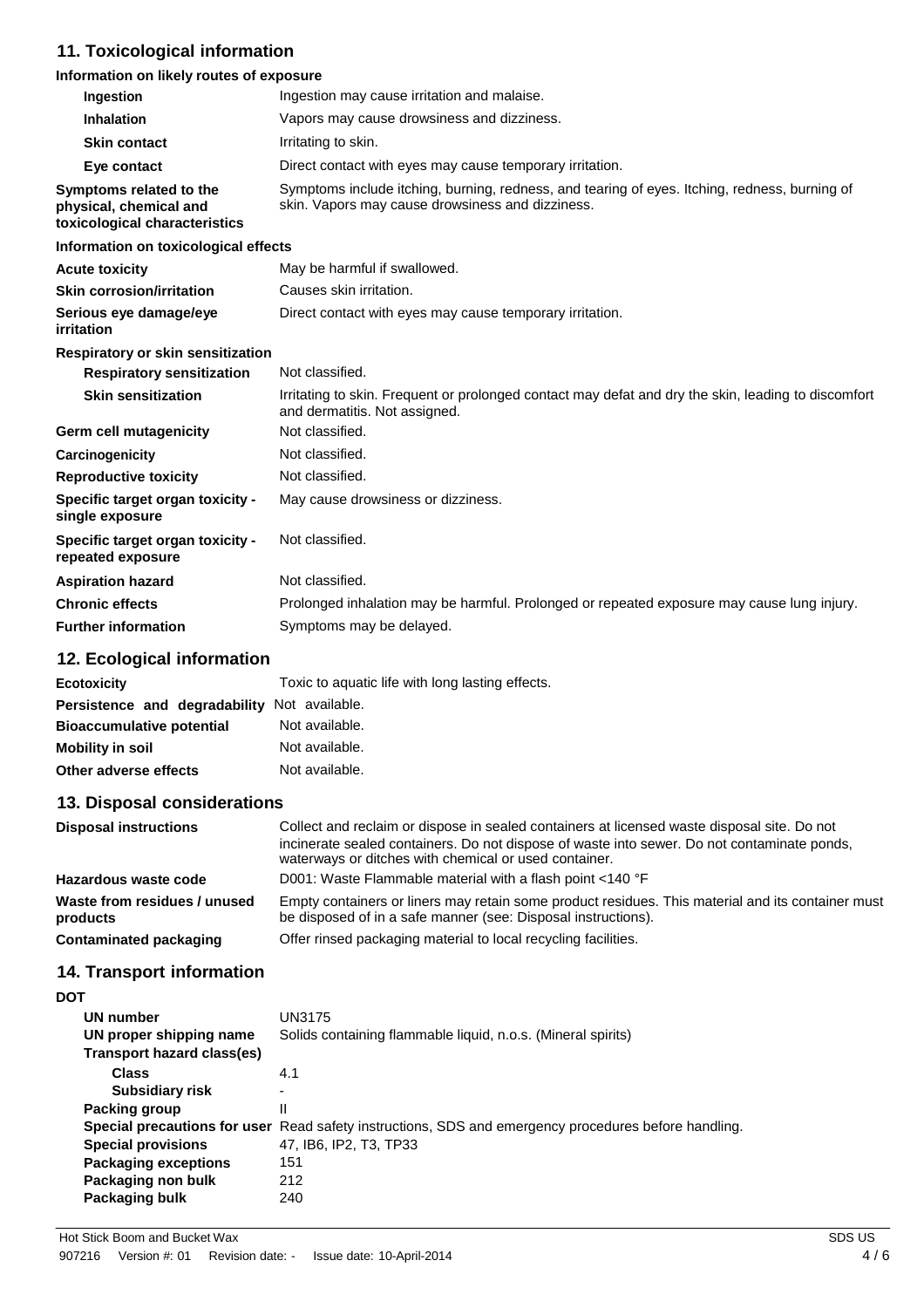| <b>IATA</b>                                                    |                                                                                                                                         |
|----------------------------------------------------------------|-----------------------------------------------------------------------------------------------------------------------------------------|
| UN number                                                      | <b>UN3175</b>                                                                                                                           |
| UN proper shipping name                                        | Solids containing flammable liquid, n.o.s. (Mineral spirits)                                                                            |
| Transport hazard class(es)                                     |                                                                                                                                         |
| <b>Class</b>                                                   | 4.1                                                                                                                                     |
| <b>Subsidiary risk</b>                                         | $\blacksquare$                                                                                                                          |
| Packing group                                                  | Ш                                                                                                                                       |
| <b>Environmental hazards</b>                                   | Yes                                                                                                                                     |
| <b>ERG Code</b>                                                | 3L                                                                                                                                      |
|                                                                | Special precautions for user Read safety instructions, SDS and emergency procedures before handling.                                    |
| <b>IMDG</b>                                                    |                                                                                                                                         |
| <b>UN number</b>                                               | <b>UN3175</b>                                                                                                                           |
| UN proper shipping name<br>Transport hazard class(es)          | Solids containing flammable liquid, n.o.s. (Mineral spirits)                                                                            |
| <b>Class</b><br><b>Subsidiary risk</b>                         | 4.1                                                                                                                                     |
| <b>Packing group</b>                                           | Ш                                                                                                                                       |
| <b>Environmental hazards</b>                                   |                                                                                                                                         |
| <b>Marine pollutant</b>                                        | Yes                                                                                                                                     |
| <b>EmS</b>                                                     | $F-A, S-I$                                                                                                                              |
|                                                                | Special precautions for user Read safety instructions, SDS and emergency procedures before handling.                                    |
| Transport in bulk according to<br>Annex II of MARPOL 73/78 and | Not applicable.                                                                                                                         |
| the IBC Code                                                   |                                                                                                                                         |
|                                                                |                                                                                                                                         |
| 15. Regulatory information                                     |                                                                                                                                         |
| <b>US federal regulations</b>                                  | This product is a "Hazardous Chemical" as defined by the OSHA Hazard Communication                                                      |
|                                                                | Standard, 29 CFR 1910.1200.<br>All components are on the U.S. EPA TSCA Inventory List.                                                  |
|                                                                | TSCA Section 12(b) Export Notification (40 CFR 707, Subpt. D)                                                                           |
|                                                                |                                                                                                                                         |
| Not regulated.                                                 | US. OSHA Specifically Regulated Substances (29 CFR 1910.1001-1050)                                                                      |
|                                                                |                                                                                                                                         |
| Not listed.                                                    |                                                                                                                                         |
| <b>CERCLA Hazardous Substance List (40 CFR 302.4)</b>          |                                                                                                                                         |
| Not listed.                                                    |                                                                                                                                         |
| Superfund Amendments and Reauthorization Act of 1986 (SARA)    |                                                                                                                                         |
| <b>Hazard categories</b>                                       | Immediate Hazard - Yes                                                                                                                  |
|                                                                | Delayed Hazard - Yes                                                                                                                    |
|                                                                | Fire Hazard - Yes<br>Pressure Hazard - No                                                                                               |
|                                                                | Reactivity Hazard - No                                                                                                                  |
| <b>SARA 302 Extremely hazardous substance</b>                  |                                                                                                                                         |
| Not listed.                                                    |                                                                                                                                         |
|                                                                |                                                                                                                                         |
| SARA 311/312 Hazardous<br>chemical                             | Yes                                                                                                                                     |
| SARA 313 (TRI reporting)<br>Not regulated.                     |                                                                                                                                         |
|                                                                |                                                                                                                                         |
| Other federal regulations                                      |                                                                                                                                         |
|                                                                | Clean Air Act (CAA) Section 112 Hazardous Air Pollutants (HAPs) List                                                                    |
| Not regulated.                                                 |                                                                                                                                         |
|                                                                | Clean Air Act (CAA) Section 112(r) Accidental Release Prevention (40 CFR 68.130)                                                        |
| Not regulated.                                                 |                                                                                                                                         |
| <b>Safe Drinking Water Act</b><br>(SDWA)                       | Not regulated.                                                                                                                          |
| <b>US state regulations</b>                                    | This product does not contain a chemical known to the State of California to cause cancer, birth<br>defects or other reproductive harm. |
| US. Massachusetts RTK - Substance List                         |                                                                                                                                         |
| Not regulated.                                                 |                                                                                                                                         |
|                                                                | US. New Jersey Worker and Community Right-to-Know Act                                                                                   |
| Not listed.                                                    |                                                                                                                                         |
|                                                                |                                                                                                                                         |